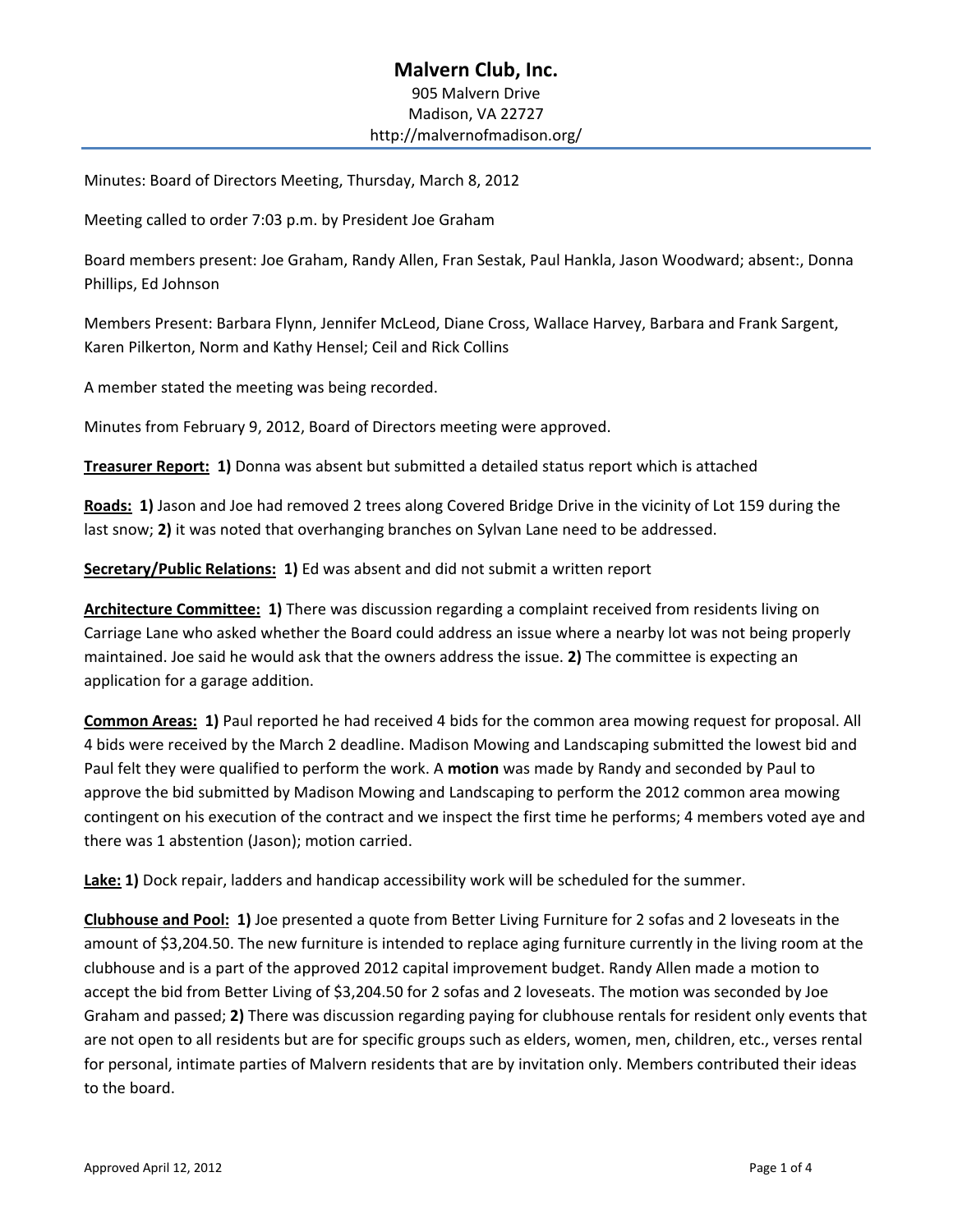**Open Forum: 1)** The guard rail on Covered Bridge Drive is damaged.

**New business: 1)** Joe reported that it is necessary to place signs in the common area below the clubhouse where historically brush and tree debris from common area property is accumulated and periodically burned. The intent of burning the common area debris is to save the community the expense of hauling or chipping. The intent however is not to allow residents to dispose of their debris in this area but unfortunately that is what is happening. The signs are intended to notify residents that the common area is not to be used for dumping. Joe will have signs made up and posted. **2)** A member is concerned about traffic entering the community at the Malvern Entrance and the safety of children on bikes. The president will contact the sheriff again regarding police patrols. **3)** A member suggested the Board attempt to manage the Canadian geese that inhabit the lake areas and in that regard the member provided Joe a copy of information by the US Department of Agriculture Animal and Plant Inspection Service.

**Old Business: 1)** There was discussion and agreement on asking the membership to approve modifying the covenant regarding signs. The proposed wording for the revised covenant is : "A sign may be erected on any lot that identifies the owner and/or street address thereof. Such sign shall not exceed two square feet in size. No other sign may be erected on any lot without prior approval of the Property Owner's Association"; **2)** At Joe's request, Karen Pilkerton reported she had contacted Gena Williams, the coordinator of the Firewise Program for Madison County in an attempt to have her speak to the membership at the April 28<sup>th</sup> meeting. Unfortunately Gena will be on vacation at that time and an alternative time will have to be arranged.

**Nominating Committee: 1)** Frank Sargent reported he had 3 candidates who had agreed to run for the 3 Board positions needing to be filled and whose names will be placed on the ballot for the April 28<sup>th</sup> membership meeting. Jason announced this would be his last meeting, opening a 4<sup>th</sup> position to fill.

Meeting adjourned at 8:14. Next Board meeting scheduled for Thursday, April 12, at 7:00 p.m.

Respectfully submitted,

Ed Johnson, Secretary Malvern Club, Inc.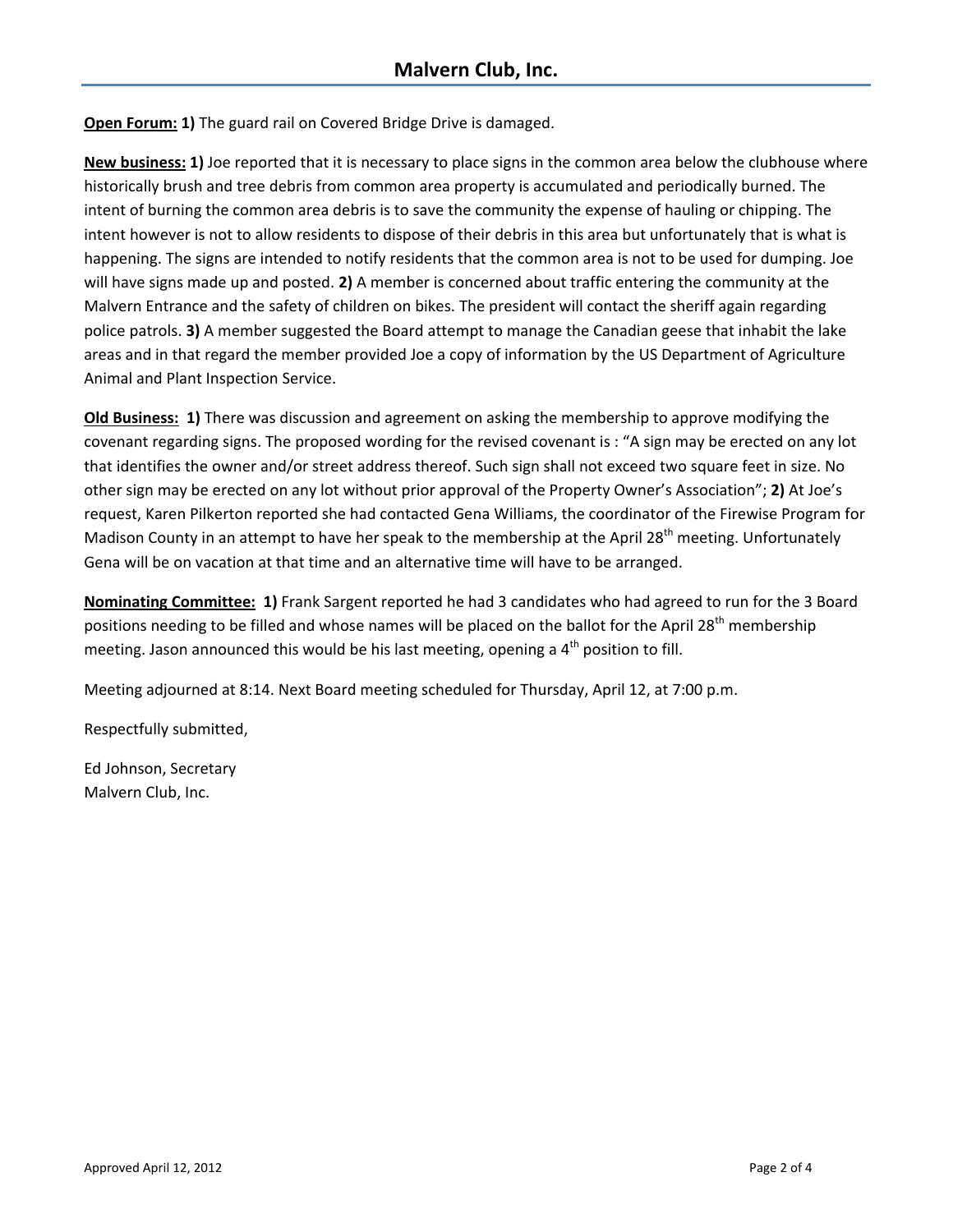# Malvern Club Treasurer's Report on Thursday, March 8, 2012

# INCOME - Through February 29, 2012

\$44,555.00 of regular assessments were received - 36.3% of budgeted amount of \$122,850.00.

Total of \$45,609.97 total received for all income categories - 34.7% of budgeted amount

#### EXPENSES - Through February 29, 2012

Capital Improvements - A total of \$34,182.04 was expended -40.1% of budgeted amount

Reserve Funds - \$30,000.00 - 75% of budgeted amount

Improvement Projects - \$4,182.04 -9.3% of budgeted amount

Operating Expenses - A total of \$1,548.52 was expended -3.4% of budgeted amount

A cumulative total of all funds of \$35,730.56 were expended - 27.2% of \$131,255.00 budgeted amount

#### ACCOUNT BALANCES - As of February 29, 2012

| Checking Account -      | \$9,162.28                                                                    |
|-------------------------|-------------------------------------------------------------------------------|
| Money Market Account -  | \$85,960.84                                                                   |
| Reserve Account -       | \$90,090.14                                                                   |
|                         | (\$70k earmarked for roads maintenance & \$20k earmarked for dam maintenance) |
| Total Funds Available - | \$185,213.26                                                                  |

#### PENDING TREASURER ACTION

Still awaiting a snow contract invoice for payment.

Taxes for 2011 were drafted and sent to the attorney for review. Total of \$393 for federal and \$79 for state income taxes were calculated. Electronic transfer of funds will pay for these funds owed by March  $15<sup>th</sup>$ .

Research regarding insurance rates is continuing prior to award date in April. Options will be brought to the Board of Directors for vote/action.

Additionally, other financial institution(s) and interest rates are being researched because of nearing FDIC maximums for insurance coverage in current financial institution utilizing one EIN. Options will be brought to the Board of Directors for vote/action.